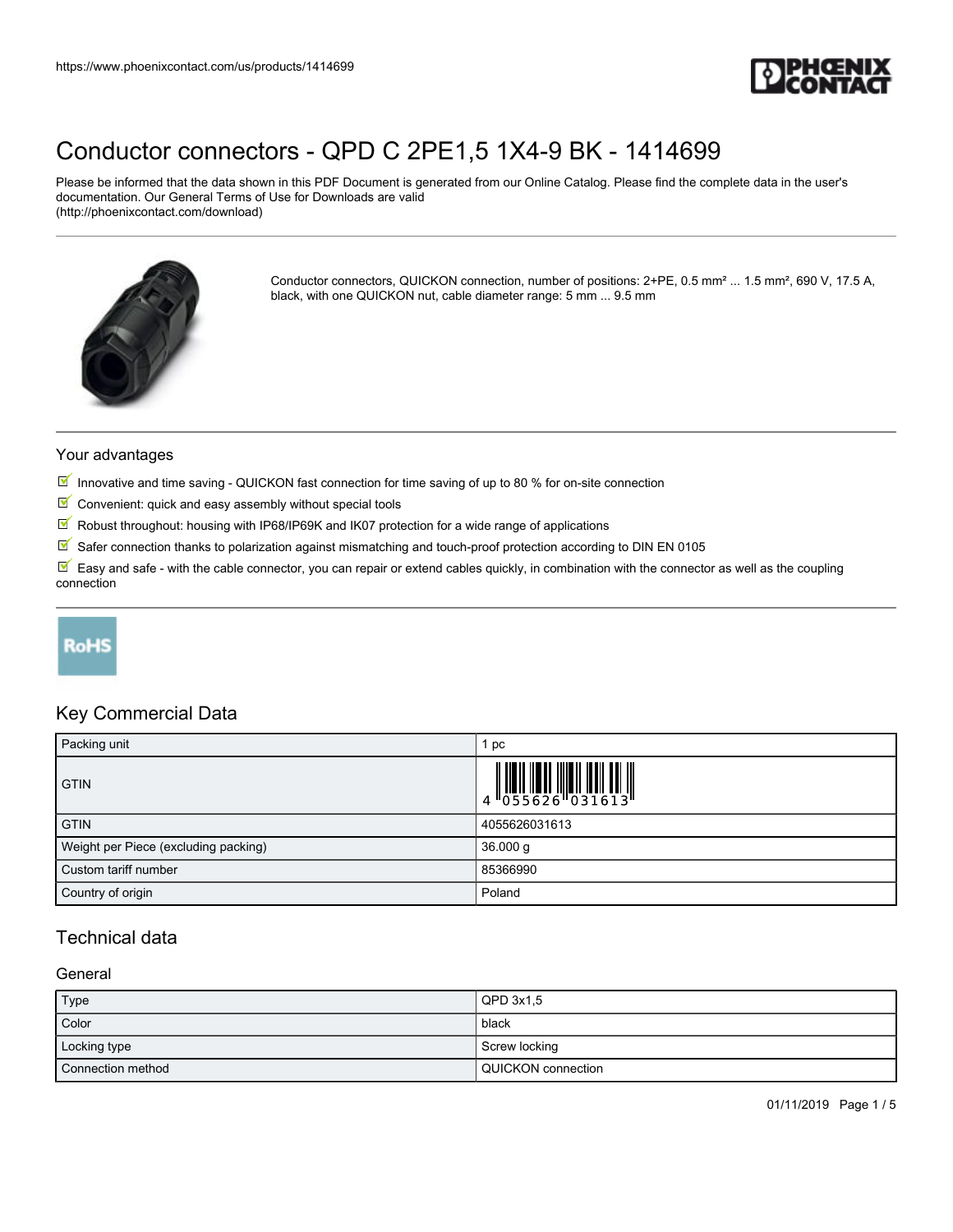

# Technical data

#### General

|                                       | <b>IDC</b> connection |
|---------------------------------------|-----------------------|
| Number of positions                   | 3                     |
| Note number of positions              | $2+PE$                |
| Tightening torque, union nut          | 8 Nm                  |
| Tightening torque, counter nut        | 5 Nm                  |
| Conductor cross section flexible min. | $0.5$ mm <sup>2</sup> |
| Conductor cross section flexible max. | $1.5$ mm <sup>2</sup> |
| Conductor cross section solid min.    | $0.5$ mm <sup>2</sup> |
| Conductor cross section solid max.    | $1.5$ mm <sup>2</sup> |
| Conductor cross section AWG min.      | 20                    |
| Conductor cross section AWG max.      | 16                    |

#### Cabel

| Structure of individual litz in acc. with VDE 0295 / smallest wire diameter | VDE 0295 class 1 to 6/min. 0.15 mm |
|-----------------------------------------------------------------------------|------------------------------------|
| Wire insulation material                                                    | PVC/PE/TPE/rubber                  |
| Wire diameter including insulation                                          | $1.6$ mm $$ 3 mm                   |
| External cable diameter                                                     | 5 mm  9.5 mm                       |
| Position marking                                                            | 1, 2, PE                           |

### Ambient conditions

| Degree of protection                    | IP66                                    |
|-----------------------------------------|-----------------------------------------|
|                                         | IP68 (2 m / 24 h)                       |
|                                         | IP69K                                   |
| Ambient temperature (operation)         | $-40 °C$ 100 °C                         |
| Ambient temperature (storage/transport) | $-40 °C$ 100 °C                         |
| Temperature when conductor connected    | $-5^{\circ}$ C $\ldots$ 50 $^{\circ}$ C |

### Electrical characteristics

| Nominal current $I_N$       | 17.5 A          |
|-----------------------------|-----------------|
| Rated current               | 17.5 A          |
| Rated voltage (III/3)       | 690 V           |
| Rated voltage (III/2)       | 1000 V          |
| Rated voltage (II/2)        | 1000 V          |
| Rated surge voltage (III/3) | 6 <sub>kV</sub> |
| Rated surge voltage (III/2) | 8 kV            |
| Rated surge voltage (II/2)  | 8 kV            |

## Mechanical characteristics

| QUICKON connectability | max. |
|------------------------|------|
|                        |      |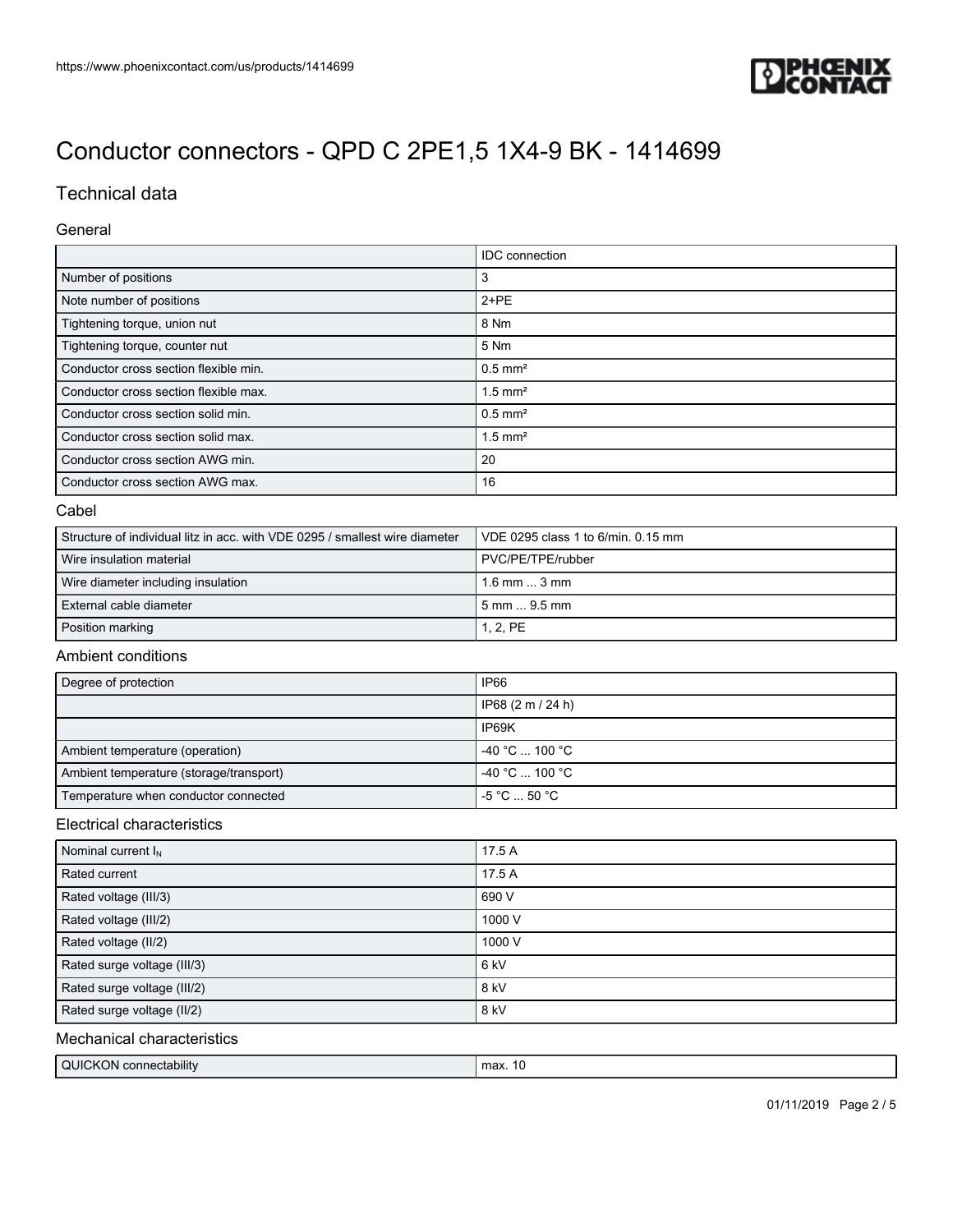

## Technical data

#### Mechanical characteristics

| Insertion/withdrawal cycles            | 10 (QUICKON connections max. 10) |  |
|----------------------------------------|----------------------------------|--|
| Category of shock impact               | IK07                             |  |
| Material data                          |                                  |  |
| Contact material                       | Cu                               |  |
| Contact surface material               | silver-plated                    |  |
| Contact carrier material               | PA                               |  |
| Insulating material                    | <b>PA</b>                        |  |
| Flammability rating according to UL 94 | V <sub>0</sub>                   |  |
| Overvoltage category                   | Ш                                |  |
| Degree of pollution                    | 3                                |  |
| <b>Standards and Regulations</b>       |                                  |  |
| Halogen-free                           | yes                              |  |
| Flammability rating according to UL 94 | V <sub>0</sub>                   |  |

## Environmental Product Compliance

| China RoHS | I Environmentally friendly use period: unlimited = EFUP-e |
|------------|-----------------------------------------------------------|
|            | 'No hazardous substances above threshold values           |

# Drawings

#### Dimensional drawing



Dimensional drawing

### **Classifications**

## eCl@ss

| eCl@ss 5.1      | 27143400 |
|-----------------|----------|
| $c$ Cl $@ss6.0$ | 27143400 |
| eCl@ss 7.0      | 27440605 |
| eCl@ss 8.0      | 27440605 |
| eCl@ss 9.0      | 27440605 |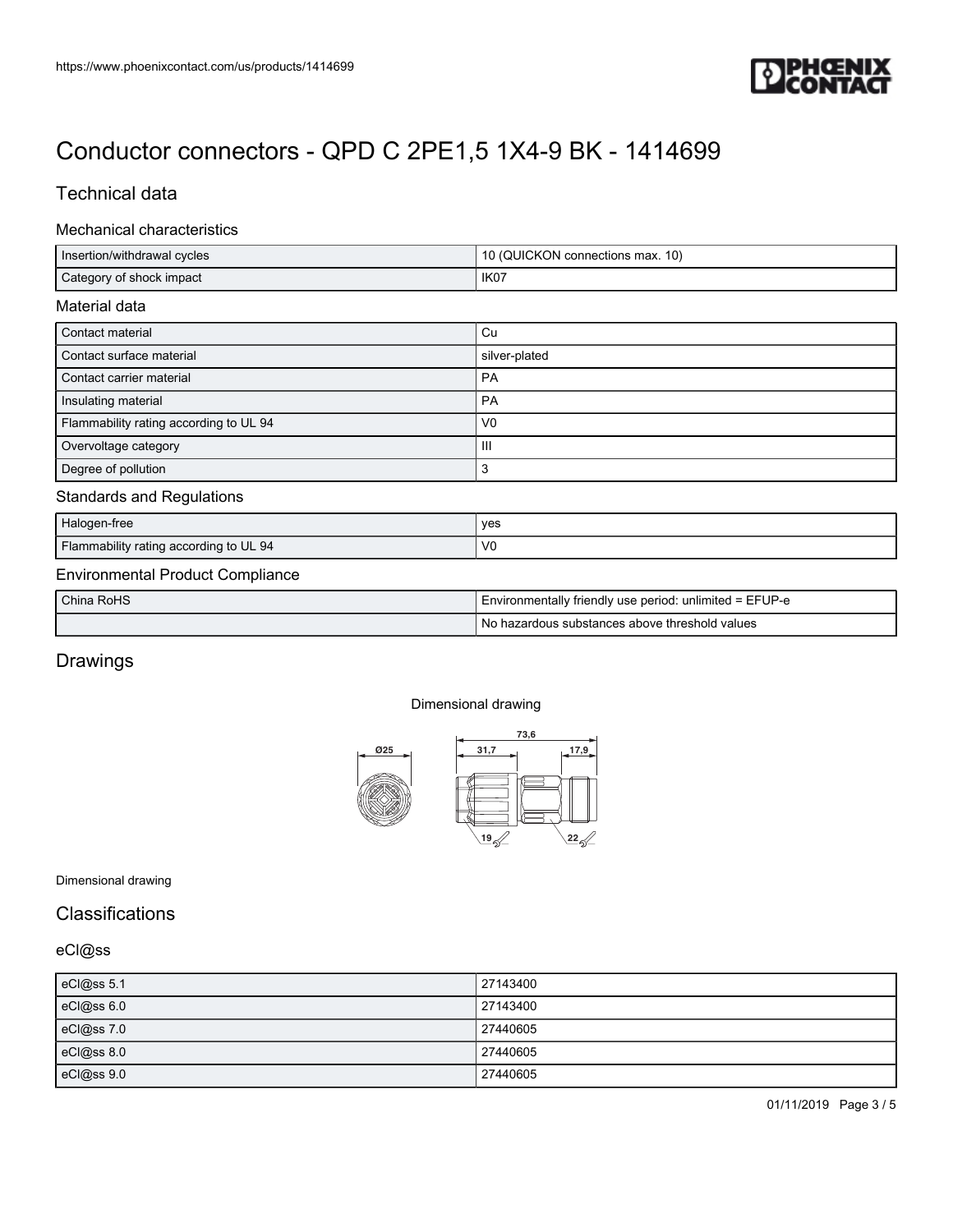

# **Classifications**

## ETIM

| <b>ETIM 5.0</b>                                     |                        | EC002560                                                                                          |            |
|-----------------------------------------------------|------------------------|---------------------------------------------------------------------------------------------------|------------|
| <b>ETIM 6.0</b>                                     |                        | EC002560                                                                                          |            |
| <b>UNSPSC</b>                                       |                        |                                                                                                   |            |
| <b>UNSPSC 13.2</b>                                  |                        | 39121402                                                                                          |            |
| Approvals                                           |                        |                                                                                                   |            |
| Approvals                                           |                        |                                                                                                   |            |
| Approvals                                           |                        |                                                                                                   |            |
| GL / IECEE CB Scheme / VDE Zeichengenehmigung / EAC |                        |                                                                                                   |            |
| Ex Approvals                                        |                        |                                                                                                   |            |
| Approval details                                    |                        |                                                                                                   |            |
| GL                                                  | GL                     | http://exchange.dnv.com/tari/                                                                     | 6195914 HH |
| <b>IECEE CB Scheme</b>                              | $\sum_{\text{scheme}}$ | http://www.iecee.org/                                                                             | DE1-58228  |
| VDE Zeichengenehmigung                              |                        | http://www2.vde.com/de/Institut/Online-Service/<br>VDE-gepruefteProdukte/Seiten/Online-Suche.aspx | 40029149   |
| Nominal voltage UN                                  |                        | 690 V                                                                                             |            |
| Nominal current IN                                  |                        | 17.5 A                                                                                            |            |
| mm <sup>2</sup> /AWG/kcmil                          |                        | $0.5 - 1.5$                                                                                       |            |

| EAC | EAC | RU C-<br>DE.AI30.B.01102 |
|-----|-----|--------------------------|
|-----|-----|--------------------------|